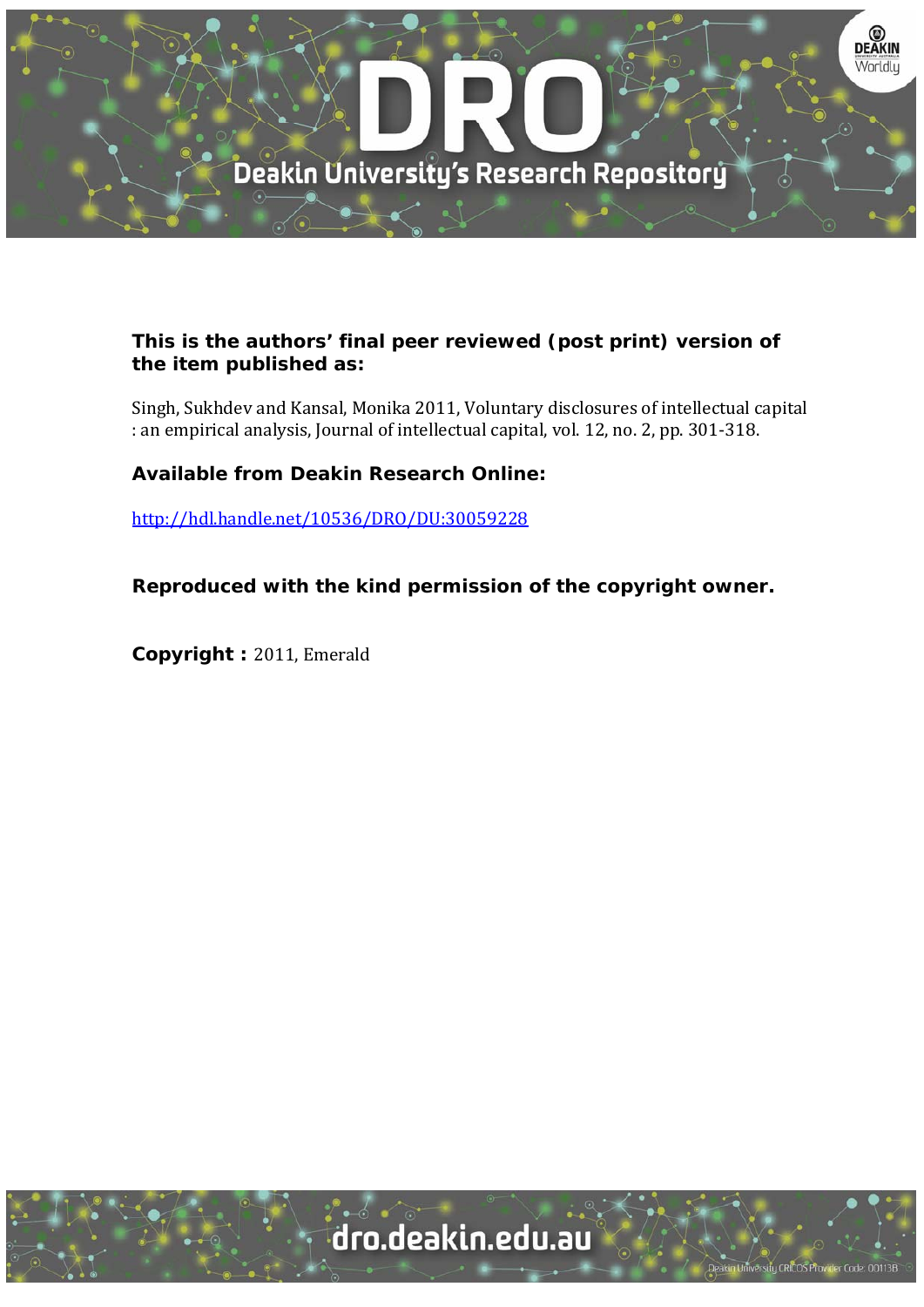# Voluntary disclosures of intellectual capital: An empirical analysis

## Author(s):

Sukhdev Singh (Department of Business Management, Guru Nanak Dev Engineering College, Ludhiana, India)

Monika Kansal (University Business School, Panjab University Regional Centre, Ludhiana, India)

Abstract:

## Purpose

– This paper aims to investigate inter firm intellectual capital (IC) disclosures and its variations in top 20 listed pharmaceutical companies in India, study the category wise and element wise IC disclosures (ICD), find out the impact of ICD on the creation of IC in monetary terms, find out correlation between IC valuation and its disclosure, and test significance of correlation.

## Design/methodology/approach

– This is an exploratory and empirical study of ICD by sample companies in 2009 using content analysis. IC is valued as market value minus book value. Five-point scale (0-4), mean disclosure score, range, Chi- squares, Karl Pearson's correlation and Student's t-test are used for analysis and interpretation.

## Findings

– Although top 20 companies of knowledge‐led industry, ICD are low, narrative and varying significantly among companies. ICD score varies in range of 4 to 36 against expected score of 96. External capital with mean score of 18.78 is the most disclosed category. Brands and business collaborations is most disclosed element of IC, followed by employee competence and internal organizational capital respectively. ICD leads to creation of IC in some companies. Markets reflected true valuations of ICD in seven companies, and high degree of inconsistency in 13 companies. Overall correlation between IC valuation and disclosure is negative, weak and insignificant.

## Practical implications

– Sector‐specific intangible asset monitors should be formulated to capture ICD.

## Originality/value

– The paper measures ICD using five‐point scaling technique, it uses Chi‐ square test (non‐parametric test) to calculate inter‐firm variations. The paper also correlates ICD and valuation of respective companies with Spearman's correlation for the first time in pharmaceutical companies in India. It proposes inclusion of fourth category i.e. sector‐specific items in existing models of ICD.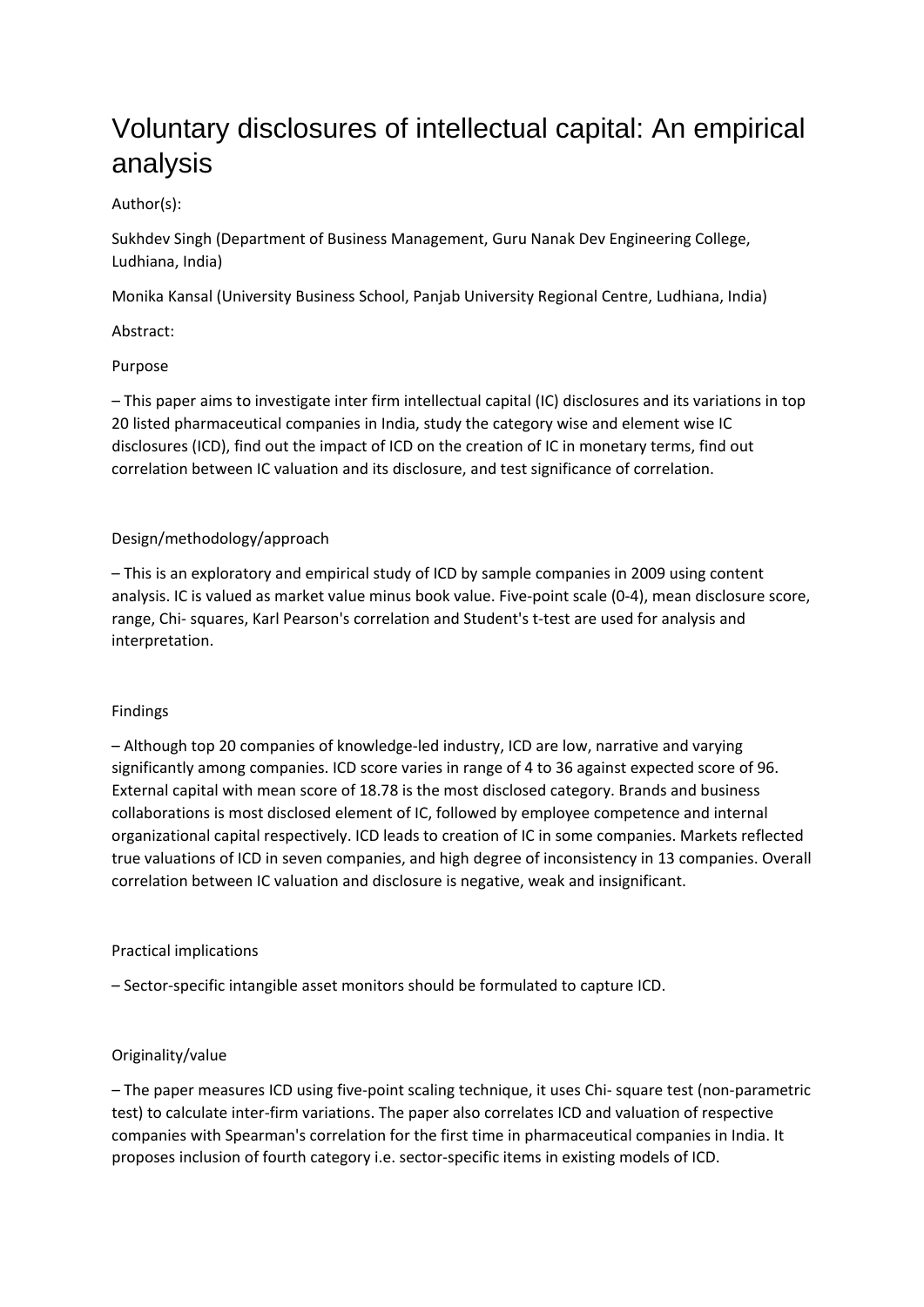#### Keywords:

Intellectual capital, Disclosure, India, Pharmaceuticals industry, Asset valuation, Intangible assets

Type:

Research paper

Publisher:

Emerald Group Publishing Limited

Article

#### **1. Introduction**

"Empires of the future are the empires of the mind", this excerpt by Sir Winston Churchill although having a political perspective succinctly summarizes the extreme relevance of intellect and knowledge. In business organizations as well, the importance of intellectual capital (IC) has been well proved in extant literature on IC. IC is recognized as the world's most important wealth creator (Stuart, 1996), an intangible asset, knowledge‐based equity of firm thought to deliver higher performance (Dzinkowski, 2000), true source of sustained competitive advantage for the firm (Hitt et al., 2001; Bontis and Fitz‐enz, 2002; Pablos, 2003, p. 62; Ng, 2006; Swart, 2006), and asset producing sustained superior organizational performance (Holmes and Gee, 2004, Sakalaki and Kazi, 2007). IC analytical studies seem to be moving in quite broader directions, such as looking at the IC component of cities and nations (Edvinsson, 2006), or focusing on internal and external reporting (Ulrich, 1999; Fitz‐Enz 2002; adapted from O'Donnell et al., 2009). IC is also found to be instrumental in determination of enterprise value and impacts national economic performance (Petty and Guthrie, 2000). The enhanced contribution by service sector to the gross domestic product (GDP) of developed and developing economies of the world reveals the global drift towards knowledge economy and consequent importance of knowledge‐based resources. The contribution of different sectors to GDP of some of the leading countries is depicted in Table I.

As indicated by Table I, the share of service sector to the GDP is relatively lesser, so the growing economies of India and China shall have to exploit full potential of the service sector to maintain the tempo of targeted growth rate. In order to augment IC of the nation, the Government of India (GOI) focused on the development of education and research expansion, inclusion, and rapid improvement in quality throughout the higher and technical education system, by enhancing public spending, encouraging private participation and initiating the long overdue major institutional and policy reforms as the core of the eleventh five year plan (2007‐2012). Among the various initiatives in this direction, the GOI has earmarked enhanced outlays for establishment of world class universities during eleventh plan so as to enable India to become the global knowledge hub and set benchmark for Central and other universities (11th five-year plan available at: http://planningcommission.nic.in/plans/planrel/fiveyr/11th/11v2/11thvol2.pdf).

Given this emphasis on knowledge-/intellect-based economy at macro level, it becomes relevant to study IC measurements and disclosures at micro levels in individual firms. Thus, the present study endeavors to discern the voluntary IC disclosures patterns in the Indian pharmaceutical industry.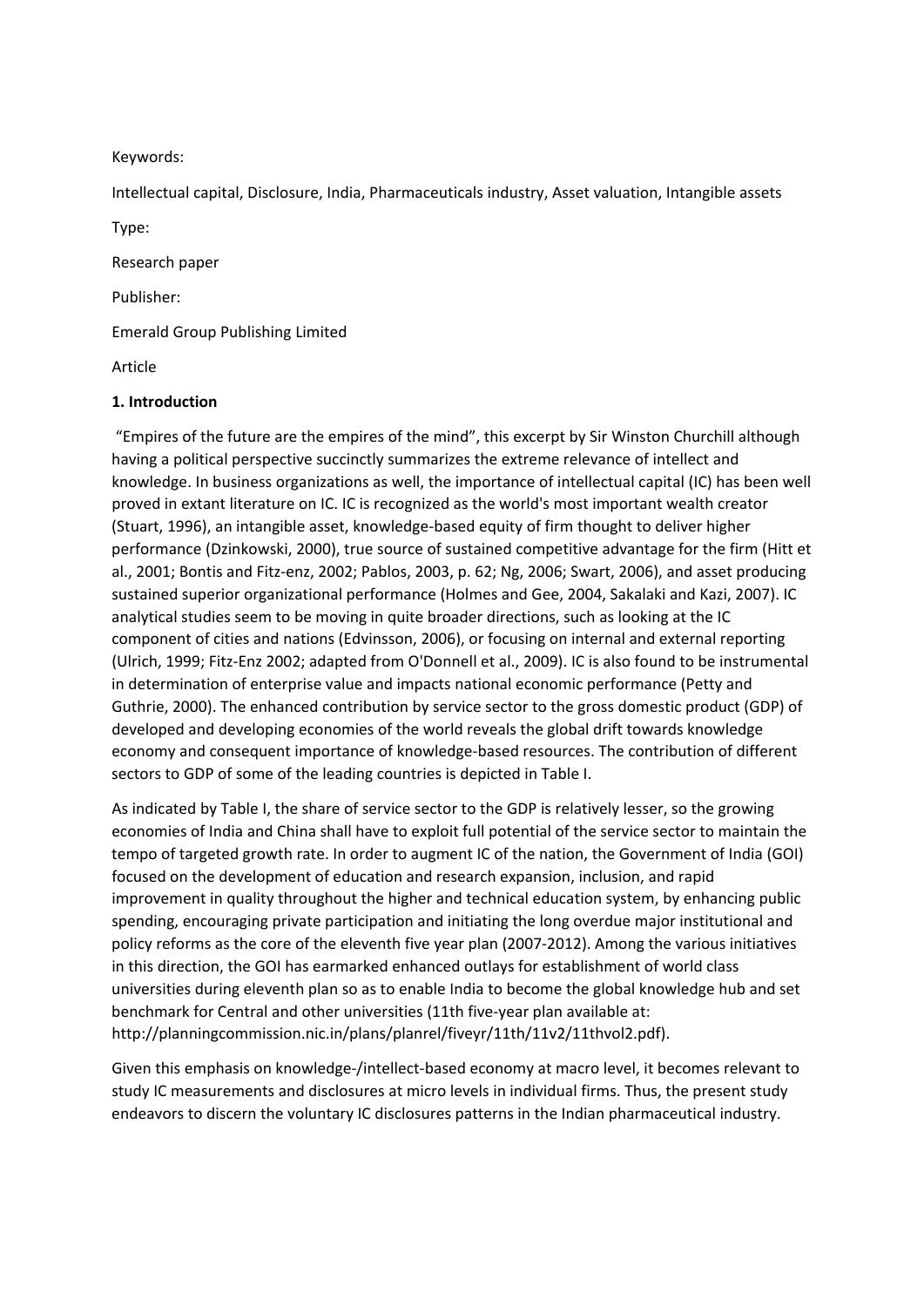#### **2. Meaning and components of IC**

IC has been used interchangeably with intangibles, knowledge or knowledge resources (Oppenheim et al., 2003). Broadly, IC is defined as knowledge transformed to something of value to an organization (Bontis, 1996), Edvinsson (2006) defines IC of the firm as "possession of knowledge, applied experience, organizational technology, customer relationships and professional skill that provides it with a competitive edge in the market". Wiig (1997) defines IC as "assets created through intellectual activities ranging from acquiring new knowledge (learning) and inventions to creating valuable relationships". The literature on IC has deployed a variety of different classification schemes (i.e. Edvinsson and Malone, 1997; Petrash, 1996). Sveiby (1997) divides IC into "internal structure; external structure; and employee competence". OECD (1999) has also taken a resource‐based view, categorizing IC as "economic value of two categories of intangible assets of a company i.e. organizational (structural) capital and human capital". Other studies divide IC into three categories i.e. codified knowledge about an organization's systems and operations (systems capital); knowledge about customers, markets, and distribution (customer capital); and knowledge acquired from people skills and expertise (Bontis, 1996; Bontis and Fitz-enz, 2002; Sveiby, 1997). Enormous literature that exists on IC divides IC into three subcategories: human, relational and structural (Edvinsson and Malone, 1997; Roos et al., 1997). For the present study, IC can be broadly classified into organizational capital, relational capital and human capital.

Organizational (structural) capital relates to the knowledge that has been captured and institutionalized within the structure, process and culture of an organization, a subset of its explicit knowledge. The structural capital relates to information about information technology, product technology, process, organization structure and intellectual property, etc. It is firm's organizational capabilities to meet the set goals (Edvinsson and Malone, 1997) and its development has a positive relationship with business performance regardless of industry (Bontis et al., 2000). Relational capital is related to the value that all the external relationships have for a company. It is concerned with establishment of strong ties between the organization and its customers (Brooks and Nafukho, 2006). The quality of the relationships and the ability to create new customers are key factors for the success of a company. The relations held with other agents such as the suppliers and the different alliances of the company are also a very important knowledge source. Relational capital includes indicators for measuring customer information, suppliers etc. Human capital is the value of the know‐how and competencies of an organization's employees. Human capital can also be referred as the skills, talent, and knowledge or know‐how of the organization's employees or strategic competencies that cannot be easily imitated or copied (Kaplan and Norton, 2004), firm's collective capability to extract the best solutions from the knowledge of its people (Bontis, 1996). Human capital is builtthrough expenditures on training and education by individuals, organizations and government for the sake of future pecuniary and non-pecuniary returns (Blaug, 1976). However, there is still a lack of consensus on its components and definition (Chase, 2007)

#### **3. Purpose of the present study**

This paper aims to:

• investigate the voluntary IC disclosures and its variations in top 20 listed pharmaceutical companies in India;

- study the category‐wise and element‐wise disclosures of IC;
- find out the impact of ICD on the creation of IC in monetary terms;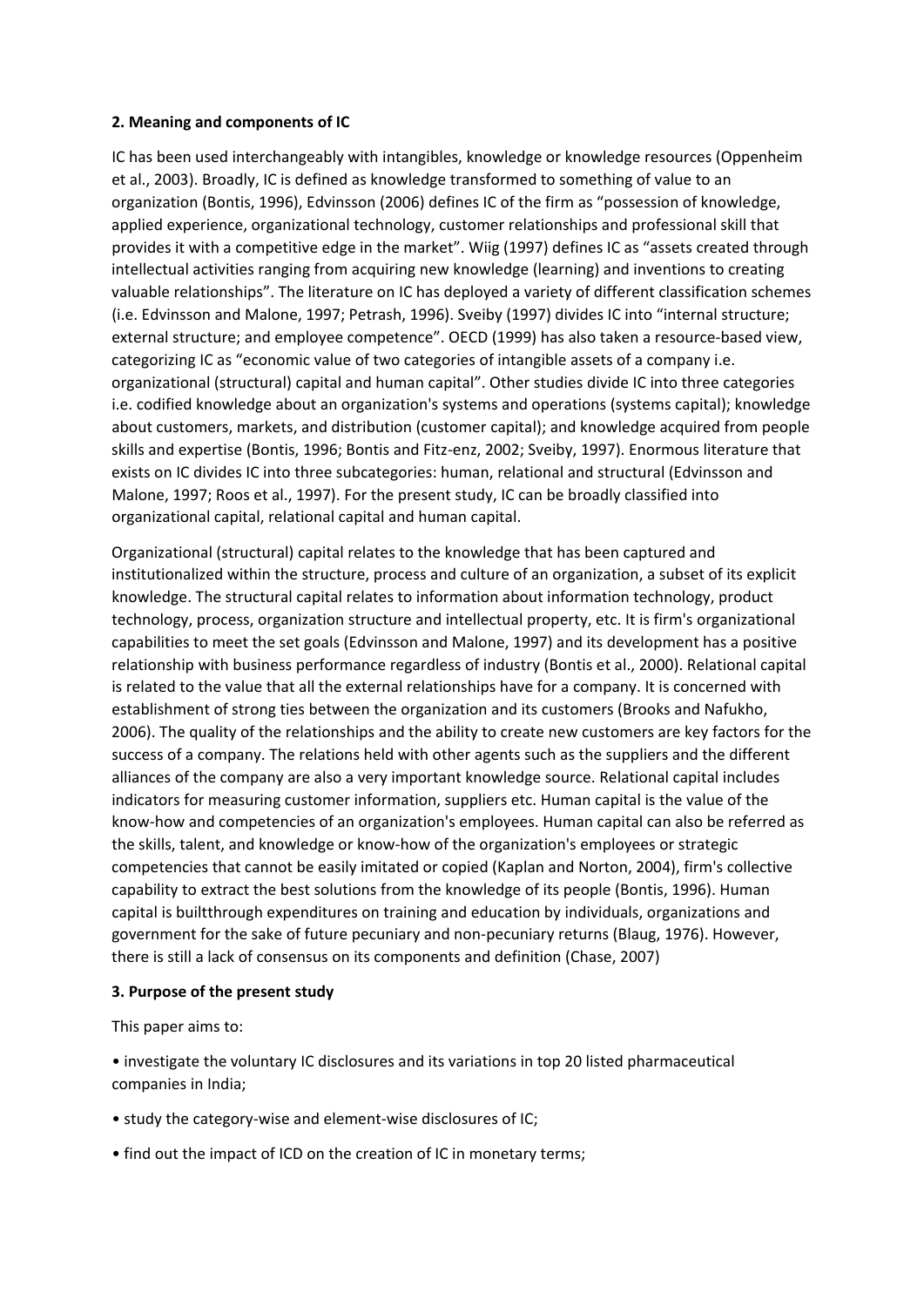- find out the correlation between IC valuation and its disclosure; and
- test significance of correlation.

#### **4. Review of literature**

IC discussions have entered the corporate world but review of literature reveals that IC as a concept has not been widely adopted practically. The low level of disclosure in developed as well as developing countries, is testament to this fact. Bontis (1996) asserted that IC is still very much an academic discussion. He carried out a study on 10,000 Canadian companies to conclude that only a small percentage of companies (68 out of 10,000) even used the term in the annual reports. Guthrie et al. (2006) found that level of IC disclosure is low and in qualitative form rather than quantitative form in Hong Kong and Australia and disclosure level was found to be positively related to company size. Abeyekera (2007) used content analysis method on annual reports of 30 top companies in Sri Lanka to find out IC reporting. Afterwards, the comparison of reporting pattern of Sri Lankan companies with Australian companies was done; it was found that ICR differences existed because of economic, social and political factors. He further found that the firms in Sri Lanka did not have a theoretical framework for IC disclosure. Brennan (2001), examined annual reports of 11 knowledge‐ based Irish‐listed companies and found that these companies have substantial level of intangible and IC asset. On the basis of content analysis the level of disclosure of IC was found to be low.

In India, only a few studies have been carried out to analyze the IC reporting by Indian firms. Pablos (2005) found that the IC reports in India do not focus on the business model, values, mission and vision and/or knowledge management issues. The reports were presented in a narrative style. The level of disclosure has been found to be low. Kamath (2008) found that across the countries and the industries, the levels of disclosures are found to be low. Kamath (2008) in another study on pharmaceutical industry found that in spite of growing importance and efficiency in the utilization of the intellectual resources in the Indian pharmaceutical industry, the impact of the same on the financial performance of the industry was found to be missing. Joshi and Ubha (2009) undertook content analysis of IC disclosures of the Indian software industry and concluded that IC reporting has not received any preference or priority for the mentors of the Indian corporations.

#### **5. Need for the present study**

In the knowledge‐driven global marketplace, intangible assets such as intellectual property, brand, customer relationship and talent hold much more values than tangible assets. "We are in an era that is driven by the sheer power of ideas – it is the ideas, knowledge and information that is impacting change and transformation."(Cadila Health, 2009). Dobhal and Pande (2007) reported that the Indian corporate boast of third position among all developed countries and blocs, barring the USA (75 percent) and Switzerland (74 percent) in the world (estimated intangible assets component of 74 percent as proportion of total enterprise value (TEV)) where TEV of disclosed and undisclosed tangible and intangible assets. Global Intangible Tracker (GIT) 2007, of the London‐based Brand Finance Institute, brings to the forefront the fact that 50 largest companies of Bombay Stock Exchange in India possess massive wealth of \$269 billion of disclosed and undisclosed intangible assets (\$3 billion and \$266 billion, respectively). The quantum of wealth hidden under intangibles inspired the researchers to zero in on this imposing phenomenon. Many studies on IC have been conducted in Australia (Petty and Guthrie, 2000), Ireland (Brennan, 2001), Canada (Bontis, 2003), Italy (Bozzolan et al., 2003), Malaysia (Goh and Lim, 2004), Sri Lanka (Abeysekera and Guthrie, 2005), Hong Kong and Australia (Guthrie et al., 2006), Australia, Sri Lanka (Abeyekera, 2007), Spain (Oliveras et al., 2008), Sweden, the UK (Striukova et al., 2008), New Zealand (Whiting and Miller, 2008;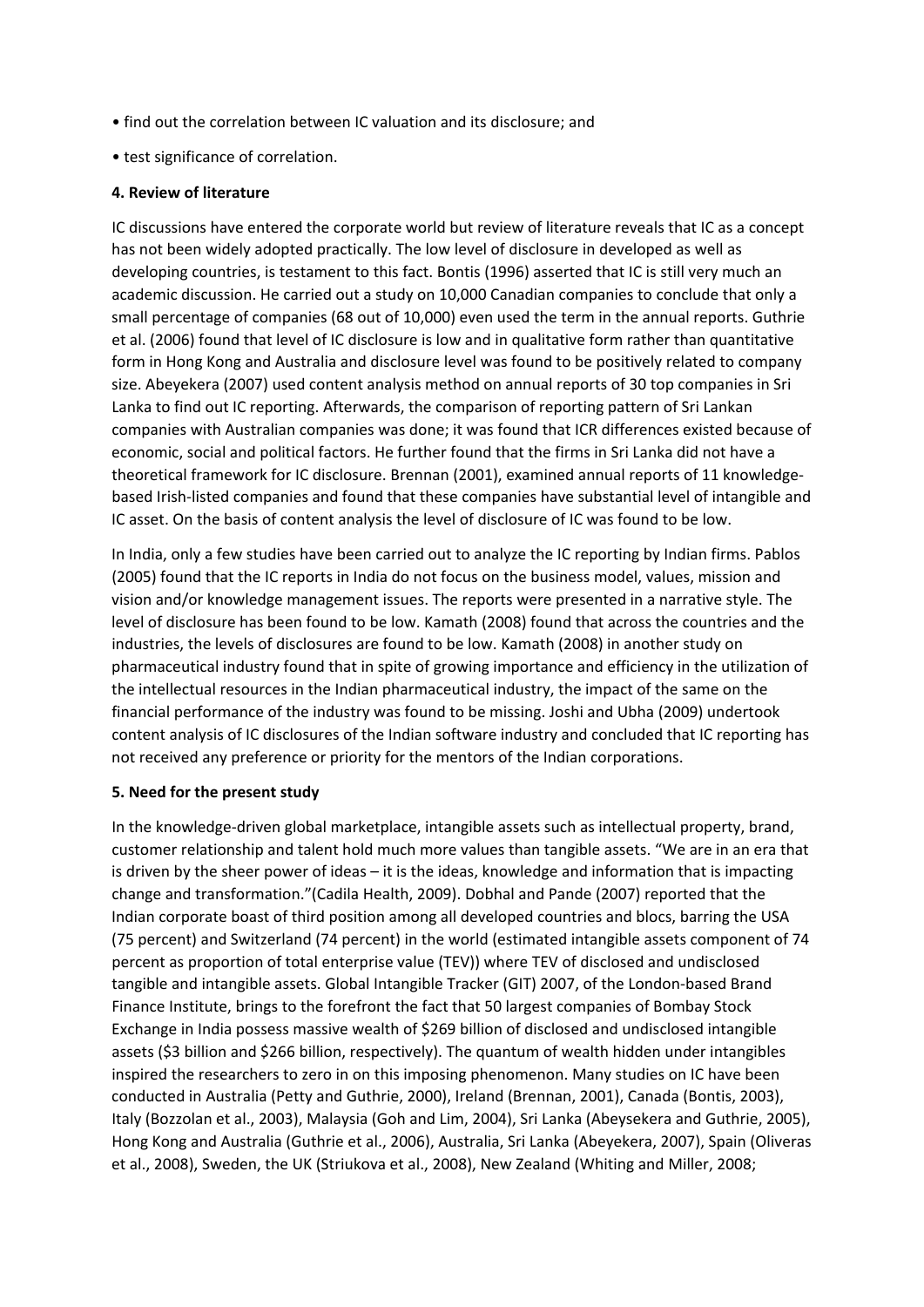Schneider and Samkin, 2008), Bangladesh (Najibullah, 2005, Khan and Ali, 2010), China (Yi and Davey, 2010), etc. As the work on IC in India is scanty, such type of study is warranted in India.

## **6. Indian pharmaceutical industry**

This is the one of the fastest growing sector of Indian economy. This sector is now presently valued at estimated 1,00,000 crores (US\$ 20 billion), has tremendous potential. Mckinsey and Company has predicted growth rate of 10‐14 percent in this industry. The Indian pharmaceutical market is expected to touch US\$ 40 billion by 2015. Indian pharmaceuticals meet about 70 percent of country's demand. There are about 250 large units and about 8,000 small units (including five central public sector units). The 250 large units control about the 70 percent of the market. The sector is plagued with severe price competition and government control (Table II).

The industry is going through plateau of new product approvals, generic drug substitution, and new opportunities for outsourcing R&D in developing country. The custom/contract research and manufacturing services (CRAMS) are basically innovation driven and are expected to grow at around 15 percent. With approximately \$70‐80 billion worth of patent protected drugs to go off‐patent by 2012 and inclusion of healthcare reforms in the 2010 budget plan of the USA, a wide opportunity is waiting in its wings.

## **7. Research methodology**

The study is an exploratory and empirical study of IC disclosures of top 20 companies in pharmaceutical sector in the year 2009, selected on the basis of market capitalization. The annual reports of the selected companies are collected from the Ludhiana Stock Exchange, Punjab (India)/respective web sites of various companies. The use of annual reports has been validated by earlier research for accessibility, consistency, timeliness and finally it is an audited and comprehensive document which is perceived to be more reliable than other documents (Chander, 1992; Petty and Guthrie, 2000; Brennan, 2001; Olsson, 2001; Bontis, 2003; Bozzolan et al., 2003; Abeysekera and Guthrie, 2005; Pablos, 2005). Modified Intangible Assets Monitor is used to capture the disclosure of elements of IC framework. The previous research also indicates use of same index (Petty and Guthrie, 2000; Brennan, 2001; Bozzolan et al., 2003). The technique used for calculation of disclosure index is content analysis, a popularly used technique for corporate social and IC disclosures (Yi and Davey, 2010; Joshi et al., 2010). The five‐point scale 0‐4 has been applied in the following way 0 – No disclosures, 1 – Narrative disclosures, 2 – Quantitative disclosures, 3 – Monetary disclosures, 4 – Formula‐based/comparative disclosures in statement form. Inter coder test of reliability was conducted and found to be satisfactory. Further, mean score is calculated to find out the inter company variation in disclosures. χ2 (Chi square) test has been used to test the significance of variation in disclosure of IC.

For the purpose of present research, IC is valued as difference of market value and book value. This method has been used by existing research studies (Ehrbar, 1998; Whiting and Miller, 2008). The average of monthly highs and lows of market prices for last 12 months is used to calculate the market value of the company. Karl Pearson's coefficient of correlation has been computed to find out the relation between valuation of IC and its disclosure to study the impact of ICD on the creation of IC in monetary terms. Then, this correlation coefficient is tested for its significance using Student's t-test. In case of patents, Abbreviated New Drug Application (ANDA) and New Chemical Entity (NCE), the filings were not considered unless the patents had been granted. In order to study the impact of IC disclosures on market valuation, the companies under study were grouped into four categories on the basis of average score of disclosure (Table III) and average value of IC (Table IV). The companies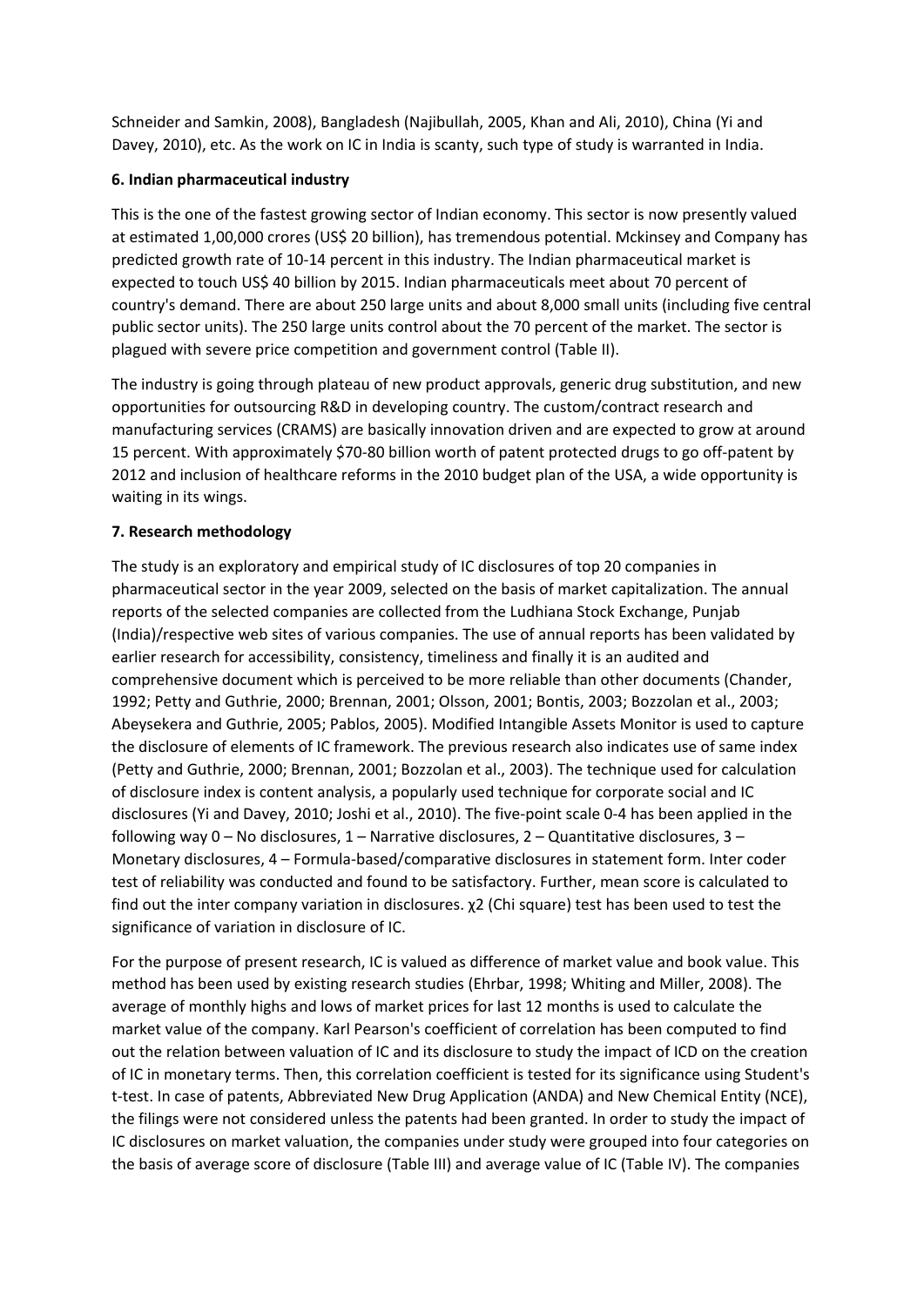disclosing above average disclosure and above average IC value are grouped into category I (HIGH‐ HIGH) and so on.

#### **8. Findings**

The analysis of data revealed some very interesting facts, which are presented below:

H1. There are not any significant variations in disclosure of IC by top 20 pharma companies.

Table III depicts the overall IC disclosures of the selected companies. The disclosure levels are found to be very low as the overall mean disclosure of IC is 18.35 in pharmaceutical industry against expected total score of 96 (i.e. 24 indicators×maximum score 4). The range of IC disclosure score widely varies from 4 to 36 among the sample companies (see Appendix 1 for a list of the companies). It is seen that where the companies like Cipla (4), Divi's lab (7), GlaxoSmithKline (9) are making minimum disclosures, the companies like Panacea Biotec (36), Lupin (30) are disclosing their IC in a comparatively detailed manner. The calculated value of χ2 is 63.35 as compared to the table value 30.14 at 19 df indicates that IC disclosure level vary among companies significantly. The overall scores shown by Table III also substantiate the above finding. Therefore, null hypothesis proposing no variations in disclosure of IC by top 20 companies is rejected depicting wide variations in the disclosure of IC.

In the context of the modified intangible asset monitor (see Appendix 2), external capital is the most disclosed category with mean score of 18.78 (ranking 1 in Table V) shows the maximum disclosure in customer (relational) capital, followed by employee competence with mean score of 14 at rank 2. Internal organizational (structural) capital is the least disclosed category with mean score of 11.33.

In the knowledge era, patents and copyrights have assumed paramount importance. It is startling to find that in internal organizational capital category, 90 percent of the firms do not make any disclosure regarding copyrights and trademarks (Tables VI and VII). A total of 50 percent of the firms disclose patents (filed as well as approved) in quantitative form. Only Orchid attaches monetary values to internally generated drug master files (DMFs) and ANDAs and also presents the valuations of brands and trademarks in statement form. With 159 ANDAs, Dr Reddy Lab expects to generate innovator revenues of about US\$ 12 billion (IMS MAT, December, 2008). On the basis of the projections of innovator revenue of Dr Reddy Lab, it can be imagined how much value is hidden in this category in the case of other non‐disclosing companies. But for recognition of these important elements, i.e. copyright, patents, etc. in a knowledge‐based industry like pharmaceuticals, the financial statements cannot be expected to represent the fair value of the position of the company. In internal infrastructural assets the most disclosed IC elements are corporate culture and management philosophy with 80 percent and 70 percent of the selected companies making these disclosures respectively. Panacea Biotec, Aurobindo are among the few Pharma giants that mention formal vision, mission, and objectives in detail. Only 20 percent of the companies disclose their financial relations. External capital is the most disclosed category with brands and business collaborations as the most disclosed elements of IC. Earlier research also holds the similar findings in other countries as well (Abeyekera, 2007). None of the firms disclose franchising agreements. In human capital category, the entrepreneurial spirit (mainly rhetoric claims regarding innovation) and work related competencies dominate. Disclosure in all categories has been found mainly narrative in nature. The findings are consistent with previous research in China (Yi and Davey, 2010); current level of IC disclosure by mainland Chinese companies is low. Most of the reported IC attributes are expressed in discursive rather than numerical or monetary terms.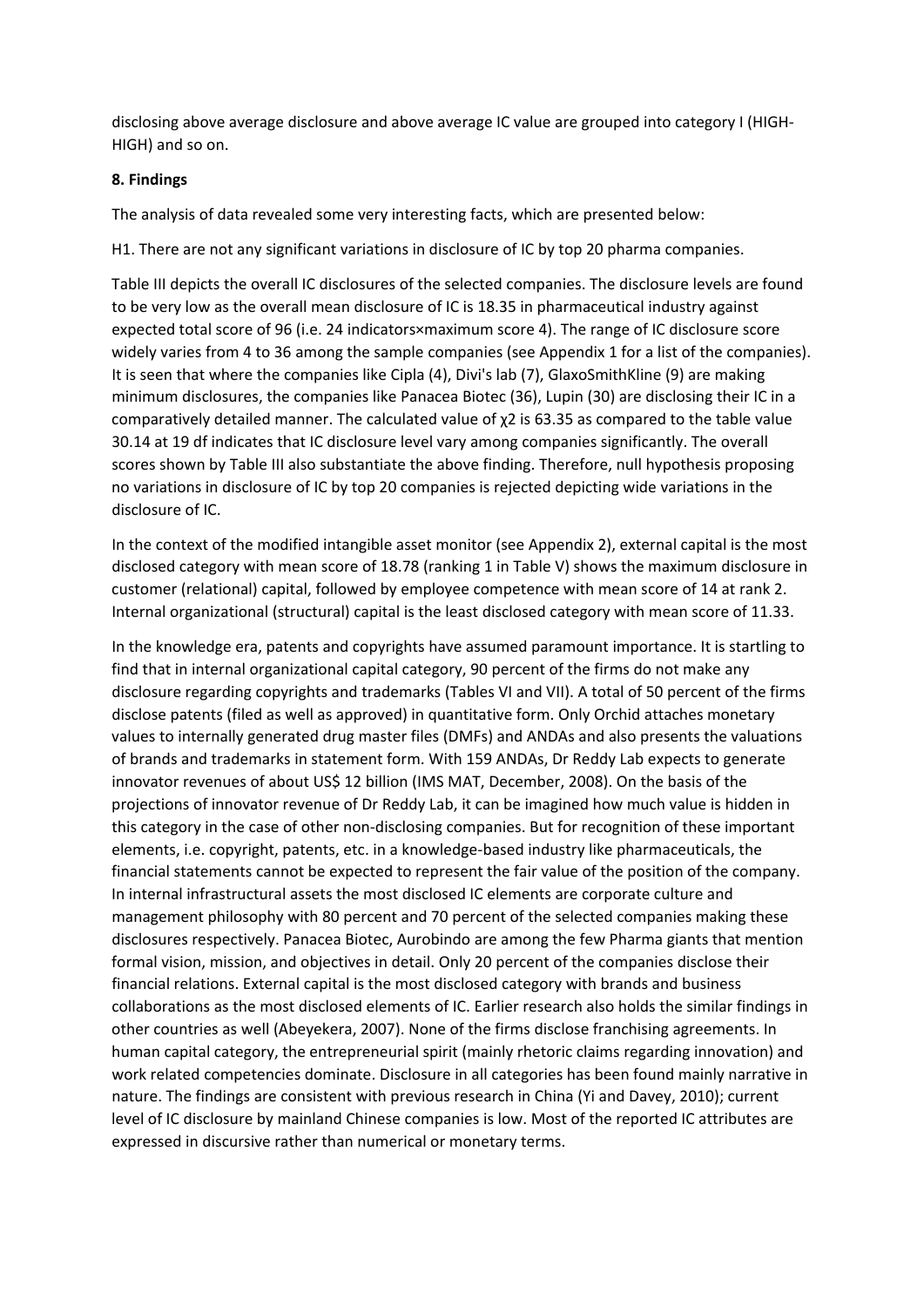Table IV gives a bird's eye view of differences in value of IC as shown in the balance sheet of selected companies and undisclosed value of IC. Eight companies like Abbott India, Alembic, Biocon, Divi's Lab, Cipla, GlaxoSmithKline, Pfizer, Piramal Health do not disclose any value of IC in their balance sheets. The analysis of computed figures of IC reveals that the disclosed value is far less than the real value of IC. For example, Aventis, Cipla, Ranbaxy Labs, Sun Pharma's undisclosed value of IC in millions is Rs 1,80,895, 1,16,443, 1,30,883 and 1,77,809 in contrast to disclosed value of Rs 287, zero, 449 and 444 respectively. Cadila Healthcare shows the highest amount of IC in balance sheet to the tune of Rs 6,026 million. The average value of real IC comes out to be Rs. 51375.7 million. The composite analysis of Tables III and IV makes some astounding revelations which are given hereunder:

• Category I – HIGH HIGH – high disclosure and high IC valuations (Aventis, Ranbaxy labs).

• Category II – HIGH LOW – high disclosure and low IC valuations (Aurobindo Pharma, Cadila Health, Divi's Lab, Dr Reddy Lab, Lupin, Panacea Biotec, Orchid Chemicals, Pfizer, Piramal Health, Wockhardt).

• Category III – LOW HIGH – low disclosure and high IC valuations (Cipla, Glaxosmithline, Sun Pharma).

• Category IV – LOW LOW – low disclosure and low IC valuations (Abott, Alembic, Biocon, IPCA labs, Torrent Pharma).

Only in the case of seven companies (categories I and IV) the markets have reflected the fair valuations vis-à-vis IC disclosures. In the case of other 13 companies (categories II and III) high degree of inconsistency is found in the IC disclosure and valuations of sample companies. The market may attribute additional premium to these shares of companies in category II, as these seem to be underpriced.

The analysis of category III reveals that either there is low reporting of the disclosures or market is attaching an undue premium that may be discounted in the long run. The traditional accounting guidelines fail to capture this enormous wealth in a meaningful format. The investors can make more informed decisions if the disclosures of IC are made either mandatory or if at least, some standardized framework could be provided for this purpose. The companies that have invested in IC will also stand to gain if such information is disclosed either qualitatively or quantitatively in the financial statements (Najibullah, 2005):

H2. There is no significant correlation between valuation of IC and its disclosures.

Some of the studies have attempted to explore the impact of IC on market value and financial performance (Maditinos et al. 2010). The extensive literature on financial accounting supports that financial performance explicitly influences the book value of the firm and consequently earning per share (EPS). Change in EPS inflates/deflates the market price because market price=EPS×Price/Earning ratio (Brealey et al., 2008). Thus, every increase in financial performance/EPS shall lever up the market price. Therefore, ICD affects the market price. IC as disclosed/ reported in annual reports influences the behavior of present and prospective investors (Petty et al., 2008). Enhanced disclosure lowers the cost of capital, through reduced information asymmetry and reduced cost of private information collection and level of information provided by the companies in annual report in form of views of financial analysts (Garcıá‐Meca, 2005). In an efficient market investors are seen to place higher value for companies with greater IC. Resource‐ based view (RBV) supports IC as a strategic resource assisting the firm in sustaining above average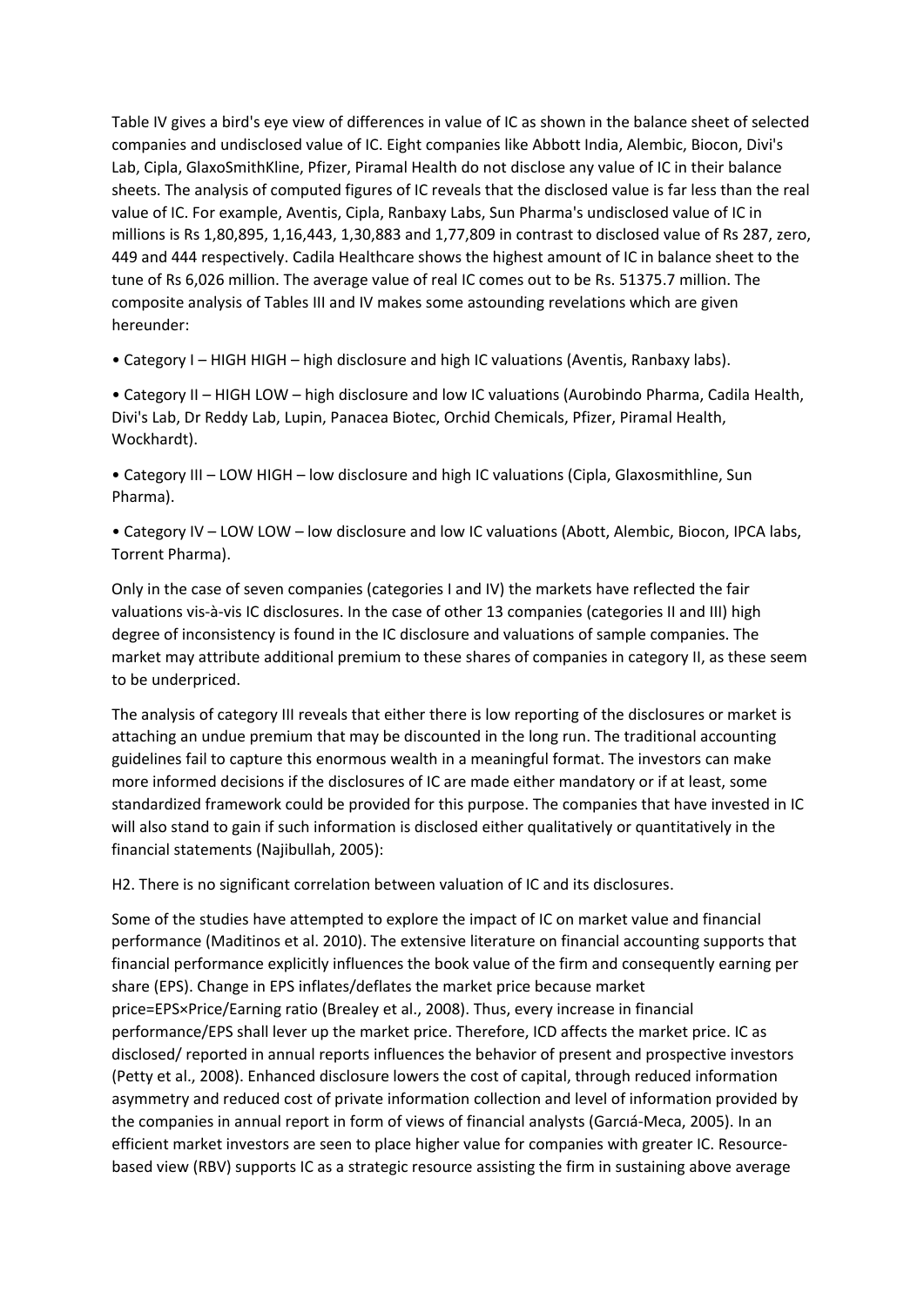returns (Rumelt, 1991). Hence the present study endeavors to examine the monetary impact and direction of ICD on the creation of IC.

For seven companies in HIGH‐HIGH (category I) and LOW‐LOW category (Category IV) and the coefficient of correlation has been calculated and correlation is found to be statistically significant with r=0.8507 leading to rejection of H2. This positive and strong correlation indicates that those companies which disclose more of IC are able to create higher value of IC and vice versa. This signifies the fact that disclosures contribute to the formation of IC. For the other two categories namely HIGH-LOW (category II) and LOW-HIGH (category III) the correlation coefficient is -0.73 which is also found to be significant. The strong negative correlation may be construed to indicate that in some cases as the IC of companies increases, the companies have the tendency to disclose less IC assets. This finding also falls in line with the prior research. Willams (2001) found that systematic relation between IC performance and ICD cannot be found. If the IC performance is too high the amount of disclosure is reduced, this negative association is for the fear of losing competitive edge. The present study also established the correlation between IC valuation and its disclosure. It was found that a negative and weak correlation exists between these two variables at 0.234 (Table VIII). Although it could be generally expected that the companies with higher value of IC might be disclosing more IC information but the statistical test proved that on the whole, correlation is not significant as revealed by Student's t-test of correlation. So, there is no significant correlation in IC disclosures and its valuation. These results are similar to empirical findings by Whiting and Miller (2008), that IC disclosures by New Zealand companies and its hidden value of IC which is the difference between market and book value do not have significant relationship.

#### **9. Practical implications**

IC should be globally recognized as one of the parameters of performance for it is a strategic resource, influences financial performance and consequently market capitalization. IC as a parameter shall further necessitate the development of systems for management of IC. The adoption of IC should be given due weightage in rating the companies. Because the International Financial Reporting Standards (IFRS) are in the process of implementation by various countries, so regulators and accounting professional bodies must come out with requisite guidelines. If feasible, the task of designing of indices should be assigned to these professional institutes and academia. This shall further facilitate the comparative study of IC at global level. The disclosure of IC influences market price, therefore it may lead to improvement of rating of the companies as well, through enhancement of market capitalization. If companies realize the favorable relationship of ICD and market price, they shall be tempted to build more IC and disclose it. Importance of disclosures stems from the fact that expanded disclosures satisfy the divergent needs of different user-groups (Chander, 1992; Lal, 1985, p. 85) who can be internal as well as external (internal and external (Estes, 1976, p. 3) and enhanced information can reduce uncertainty of investor and creditors, alter their beliefs and improve decision making (Beaver, 1981, pp. 24‐6), mechanism for containing the shareholders-debt-holder-manager conflicts (Chow and Wong-borren, 1987. p. 540). Thus, reporting of IC may provide an understanding which may guide the accounting bodies, researchers, and investors, to better decisions in general and special decisions like mergers, business collaborations wherein valuation of organization is an important decision input.

## **10. Limitations**

Although the reports have been read twice by one researcher and then crosschecked by other researcher to give more consistent rating score, the subjectivity inherent in the rating scale remains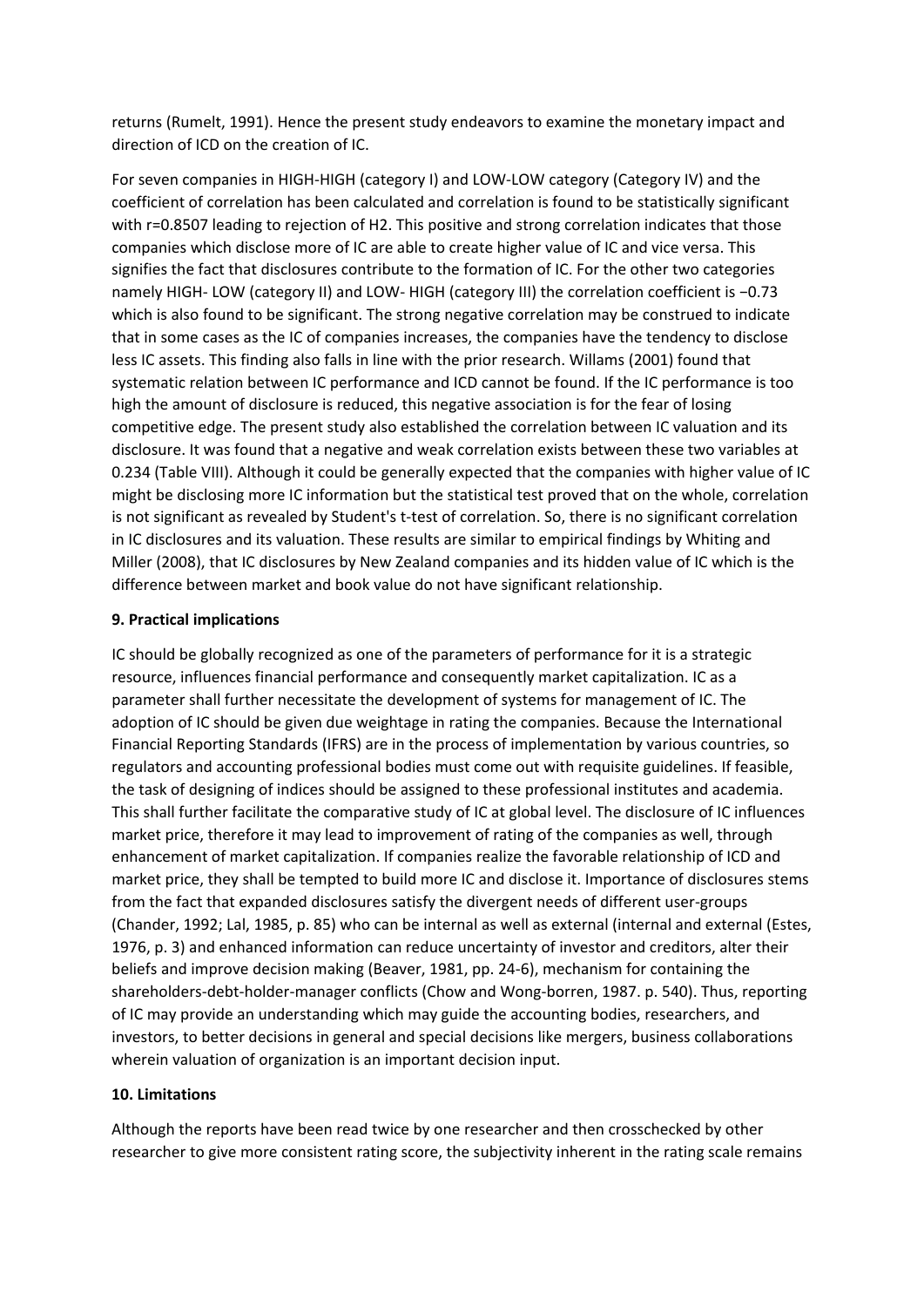a limitation. Only one knowledge‐based sector has been taken therefore, results at very best can only indicate overall IC disclosures in India.

## **11. Conclusions**

Although top 20 listed companies of pharmaceutical sector in India have been taken in the study IC disclosures vary among companies significantly (as disclosed by χ2). The computed figures of IC reveal that the huge value of IC remains unreported in the balance sheet. For example, Aventis, Cipla, Ranbaxy Labs, Sun Pharma's undisclosed value of IC in millions Rs is 1,80,895, 1,16,443, 1,30,883 and 1,77,809 in contrast to disclosed value of Rs 287, zero, 449 and 444 respectively. The study infers that the market fairly attaches value to category I and category IV companies, but inconsistency as regards disclosures and valuation of IC is found in the case of 13 companies i.e. 65 percent of the sample. Sun Pharma, Cipla and Glaxosmithkline are making minimum disclosures but amazingly enjoying high market premiums, on the contrary ten companies in category II are disclosing their IC extensively, but the market prices are not truly reflecting this crucial asset. The overall mean IC disclosure, 18.35 out of the total expected score of 96, is drastically low. Category‐ wise, the highest disclosure is found in respect of customer (relational) capital – 18.78 with rank 1, followed by employee competence at 14 with rank 2. Organizational (structural) capital is the least disclosed category. As 90 percent of the sample companies are not disclosing trademarks, copyrights, undoubtedly there is understatement of worth of the pharmaceutical companies in India. Because of lack of standardized accounting guidelines on this vital asset, resources worth the thousands of millions go unreported in the annual reports thwarting the basic motive of true and fair view of financial statements. The present study found that overall correlation between IC valuation and its disclosure is negative, weak and insignificant.

## **12. Suggestions**

There is need for designing sector specific indices to make better disclosure of IC feasible. Keeping in mind the value of IC and trend of the companies to disclose the IC indicators, it has become pertinent to develop a simple objective format to identify the IC within the mandatory framework of financial accounts. Authors suggest that new items which should become part of index in pharma may be multi-regulatory approvals, prescription penetration/expansion of prescriber base, upgrading of scale in the doctor's mind (e.g. Piramal Health made it to the top three, in doctor's mind from 9th, through brand rebuilding and transcending cosmetic changes to make emotional connect), DMFs, ANDAs, novel drug discovery and development (NDDD), approvals from the Food and Drugs Authority(FDA (USA)), etc. The foregoing suggestion is substantiated by the following examples "Swiss‐based Novartis is the fourth largest pharmaceutical company in the world by revenues, but have become very successful at having new medicines approved by the Food and Drug Administration (FDA) in the USA" and "The success of Ranbaxy is a product of a strategy of creating Intellectual property, expanding markets, and expanding competences through alliances" (Strategic Direction, 2008). The Lupin's technology strength, regulatory expertise, ability to create strategic alliances and vertical integration, has not only helped the company to integrate new entities but have made them productive for the company, often within the first year itself. This is IC strength but does not figure in existing model. The companies should also give a detailed valuation of IC, as has been the practice of some IT companies like Satyam (now Mahindra Satyam) and Infosys (Kamath, 2007). Further, it is suggested to managers of companies in general and specifically those in category III and category IV to build IC and make more ICD to further augment their valuations and ratings on the basis of market capitalizations.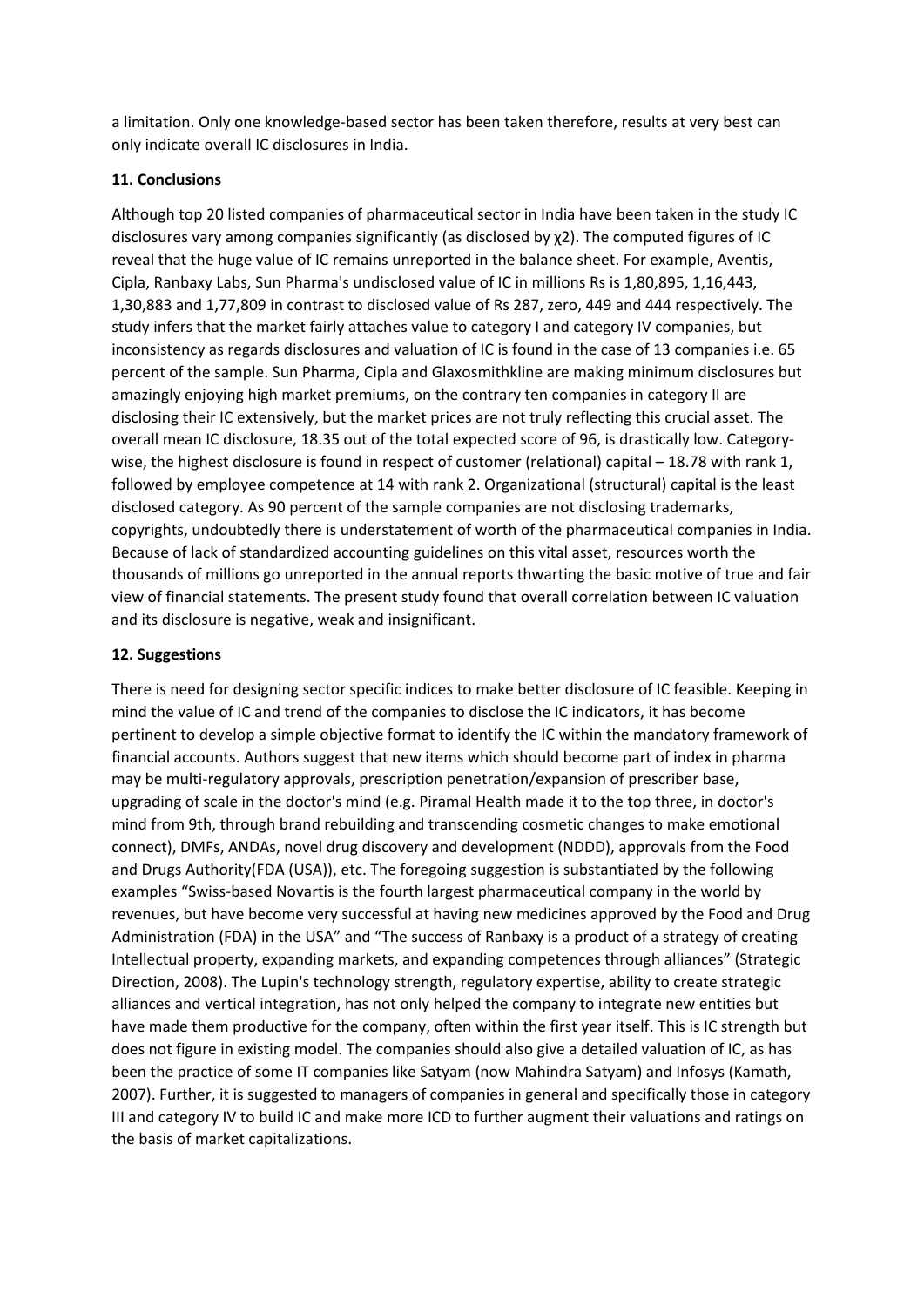

#### Table I Sectoral contribution to GDP in selected countries

|                                                                                      | e.          |        |  |
|--------------------------------------------------------------------------------------|-------------|--------|--|
| Score-Investor's that beginnt.<br>This bine Bill structures (Presses Fastmann Ball). | ÷           | $\sim$ |  |
| Station 1780<br>Energing creating China, Board, Turket, Bussie,                      | $^{3}$      |        |  |
| Mexico North Roma Arath Roma, Bolan<br><b>Chand global phontony stached</b>          | $-1$<br>$-$ | ٣      |  |
| <b>Reprints Scientifican</b>                                                         |             |        |  |

Table II Bird's eye view of world pharmaceuticals market



Table III Disclosures of IC by top 20 pharmaceutical companies

|  | - |  |
|--|---|--|
|  |   |  |
|  |   |  |
|  | - |  |
|  | x |  |
|  | ÷ |  |
|  | ÷ |  |
|  |   |  |
|  |   |  |

Table IV Value of IC as shown in balance sheet vs actual value (undisclosed) of IC

Table V Category‐wise disclosures of intellectual capital

Table VI List of most and least disclosed items in different categories in IC disclosures

| <b><i><u>STATUS SEE BLUE</u></i></b> | $\lambda$ | ٠ | ٠      | ٠      | ٠     | 1,000 |  |
|--------------------------------------|-----------|---|--------|--------|-------|-------|--|
| <b>STATE AND</b><br>-<br>۰           |           |   | ٠      |        |       |       |  |
|                                      | ì         | ٠ |        | t      |       |       |  |
|                                      |           |   |        |        |       |       |  |
| <b>Minute</b>                        |           |   |        | ٠      |       |       |  |
| <b>Contract</b>                      |           |   | ٠      |        |       |       |  |
|                                      |           |   |        |        |       |       |  |
| <b><i><u>Contract Avenue</u></i></b> |           |   |        |        |       |       |  |
| <b>STATISTICS</b><br>-               |           |   |        | ٠      |       |       |  |
| ÷<br><b>Side of</b><br>_             | t         | ٠ | ٠<br>т | ÷      |       |       |  |
|                                      |           |   |        |        |       |       |  |
| and said service and                 |           |   |        |        |       |       |  |
|                                      |           | Ì |        | t      |       |       |  |
| e.                                   |           |   |        |        | ļ     |       |  |
|                                      |           |   |        |        |       |       |  |
| ---                                  |           | ۰ |        |        |       |       |  |
| <b>Children</b> Street               |           |   | ٠      |        |       |       |  |
| <b>COLORED AND AND AND AND</b>       |           |   | ٠      |        |       |       |  |
| <b>CONTRACTOR</b>                    |           |   |        |        | j     |       |  |
| -<br>-                               |           |   | ٠<br>ı | t      |       |       |  |
|                                      |           |   |        |        |       |       |  |
|                                      |           |   |        |        |       |       |  |
| an Tana an<br>Tan                    |           | ٠ | ٠      | t      | t     |       |  |
|                                      |           |   |        |        |       |       |  |
| ÷                                    |           |   | ٠      | ٠      |       |       |  |
| ٠                                    |           |   |        |        | I     |       |  |
| ٠                                    |           |   |        | ٠      |       |       |  |
| --                                   |           |   |        |        |       |       |  |
|                                      |           |   | ٠      | $\sim$ | $-10$ |       |  |

Table VII Element‐wise disclosures of intellectual capital



Table VIII Correlation of disclosures of IC and IC valuation

#### **References**

1. Abeyekera, I. (2007), "Intellectual capital reporting between a developing and developed nation", Journal of Intellectual Capital, Vol. 8 No. 2, pp. 329‐45

2. Abeysekera, I. and Guthrie, J. (2005), "An empirical investigation of annual reporting trends of intellectual capital in Sri Lanka", Critical Perspectives on Accounting, Vol. 16 No. 3, pp. 151‐63.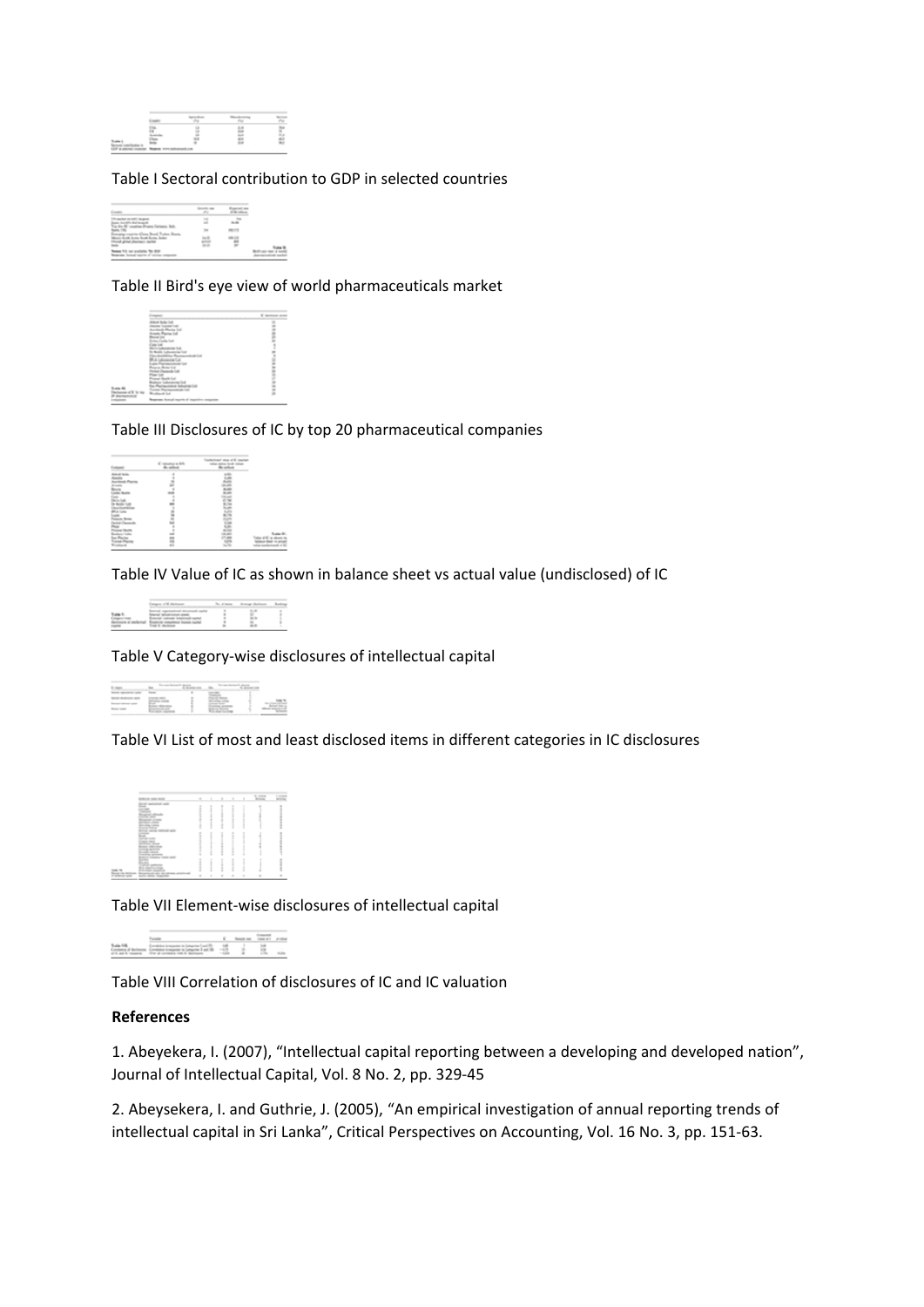3. Beaver, W.H. (1981), Financial Reporting: An Accounting Revolution, Prentice‐Hall, Englewood Cliffs, NJ, pp. 24‐6.

4. Blaug, M. (1976), "The empirical status of the human capital theory: a slightly jaundiced survey", Journal of Economic Literature, Vol. 14 No. 3, pp. 827‐55.

5. Bozzolan, S., Favotto, F. and Ricceri, F. (2003), "Italian annual intellectual capital disclosure: an empirical analysis", Journal of Intellectual Capital, Vol. 4 No. 4, pp. 543‐58.

6. Bontis, N. (1996), "There is a price on your head: managing intellectual capital strategically", Business Quarterly, Vol. 60 No. 4, pp. 40‐7.

7. Bontis, N. (2003), "Intellectual capital disclosure in Canadian corporations", Journal of Human Resource Costing & Accounting, Vol. 7 No. 1, pp. 9‐20.

8. Bontis, N. and Fitz-enz, J. (2002), "Intellectual capital ROI: a causal map of human capital antecedents and consequences", Journal of Intellectual Capital, Vol. 3 No. 3, pp. 223‐47.

9. Bontis, N., Chua, C.K. and Richardson, S. (2000), "Intellectual capital and business performance in Malaysian industries", Journal of Intellectual Capital, Vol. 1 No. 1, pp. 85‐100.

10. Brealey, R., Myers, S., Franklin, A. and Pitabas, M. (2008), Financial Analysis and Planning, Tata McGraw‐Hill Publishing, New Delhi, Ch. 29.

11. Brennan, N. (2001), "Reporting intellectual capital in annual reports: evidence from Ireland", Accounting, Auditing & Accountability Journal, Vol. 14 No. 4, pp. 423‐36.

12. Brooks, K. and Nafukho, F.M. (2006), "Human resource development, social capital, and emotional intelligence: any link to productivity?", Journal of European Industrial Training, Vol. 30 No. 2, pp. 117‐28.

13. Cadila Health (2009), Annual Report, Cadila Health, Ahmebad.

14. Chander, S. (1992), Corporate Reporting Practices in Public and Private Sectors, Deep & Deep Publications, New Delhi.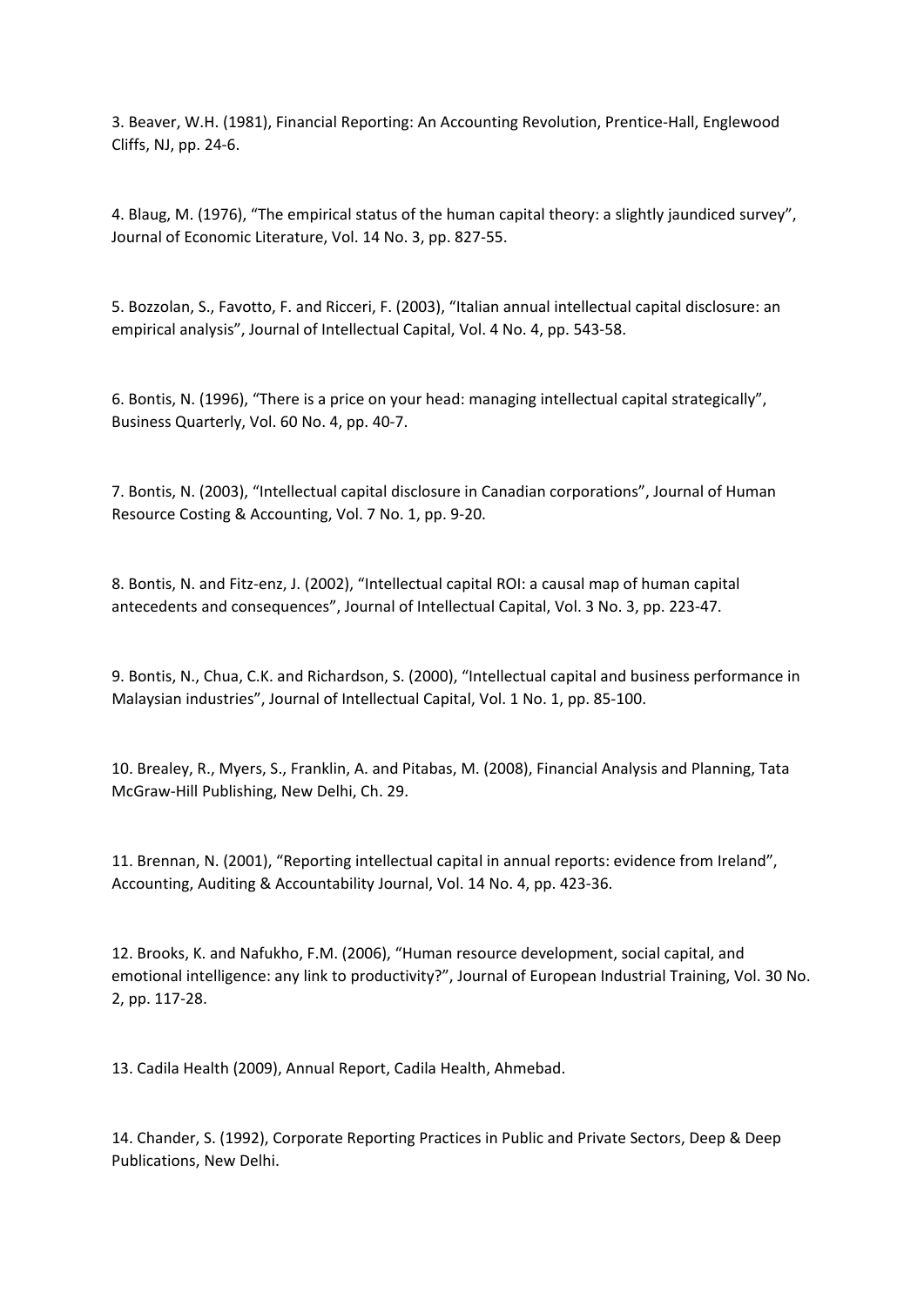15. Chase, R. (2007), "Editorial", Journal of Intellectual Capital, Vol. 8 No. 3.

16. Chow, C.W. and Wong‐borren, A. (1987), "Voluntary financial disclosure by Mexican corporations", The Accounting Review, Vol. LXII No. 3, pp. 533‐40.

17. Dobhal, S. and Pande, B. (2007), "India Inc. ranked globally in intangible assets", Economic Times, December 10.

18. Dzinkowski, R. (2000), "The measurement and management of intellectual capital: an introduction", Management Accounting, Vol. 78 No. 2, pp. 32‐6.

19. Edvinsson, L. (2006), "IC perspectives: global and local level, enterprise and institutional level, individual and group level. Keynote address", Conference Proceedings, Knowledge Management Asia Pacific 2006, Hong Kong Polytechnic University, 11‐13 December.

20. Edvinsson, L. and Malone, M.S. (1997), Intellectual Capital, HarperCollins, New York, NY.

21. Ehrbar, A. (1998), EVA: The Real Key to Creating Wealth, John Wiley & Sons, New York, NY.

22. Estes, R. (1976), Corporate Social Accounting, John Wiley & Sons, New York, NY.

23. Garcıá‐Meca, E. (2005), "Bridging the gap between disclosure and use of intellectual capital information", Journal of Intellectual Capital, Vol. 6 No. 3, pp. 427‐40.

24. Goh, P.C. and Lim, K.P. (2004), "Disclosing intellectual capital in company annual reports evidence from Malaysia", Journal of Intellectual Capital, Vol. 5 No. 3, pp. 500‐10.

25. Guthrie, J., Petty, R. and Ricceri, F. (2006), "The voluntary reporting of intellectual capital: comparing evidence from Hong Kong and Australia", Journal of Intellectual Capital, Vol. 7 No. 2, pp. 254‐71.

26.Hitt, M.A., Bierman, L., Shimizu, K. and Kochhar, R. (2001), "Direct and moderating effects of human capital on strategy and performance in professional service firms: a resource‐based perspective", Academy of Management Journal, Vol. 44 No. 1, pp. 13‐28.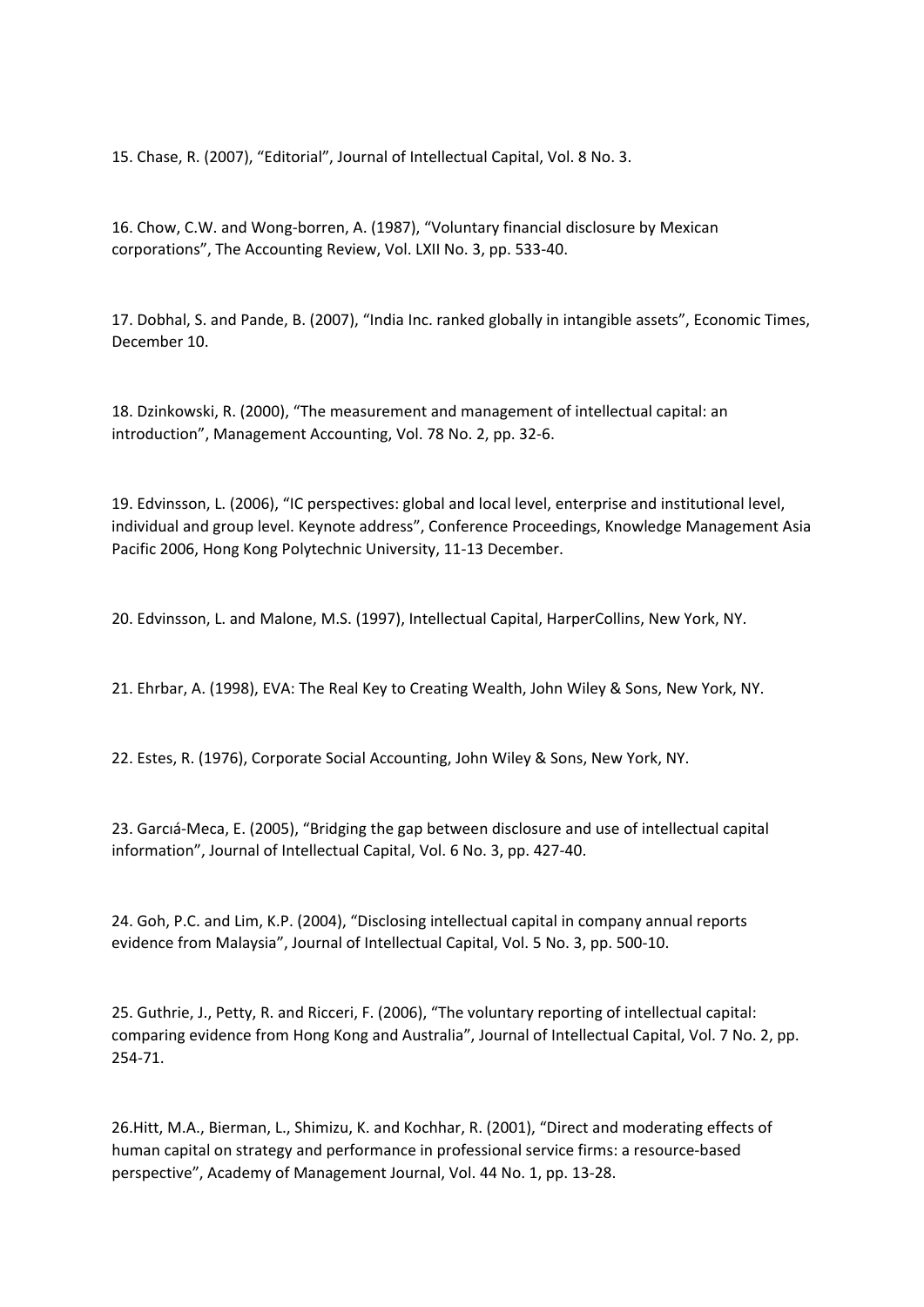27. Holmes, A. and Gee, P. (2004), Interpreting Company Reports and Accounts, Prentice‐Hall, London.

28. Joshi, M. and Ubha, D.S. (2009), "Intellectual capital disclosures: the search for a new paradigm in financial reporting by the knowledge sector of Indian economy", Electronic Journal of Knowledge Management, Vol. 7 No. 5, pp. 575‐82.

29. Joshi, M., Ubha, D.S. and Sidhu, J. (2010), "Reporting intellectual capital in annual reports from Australian S/W & I/T companies", Journal of Knowledge Management Practice, Vol. 11 No. 3.

30. Kamath, B. (2007), "Intellectual capital statements; what do they measure and report?", The ICFAI Journal of Accounting Research, Vol. VI, pp. 52‐64.

31. Kamath, B. (2008), "Intellectual capital and corporate performance in Indian pharmaceutical industry", Journal of Intellectual Capital, Vol. 9 No. 4, pp. 684‐704.

32. Kaplan, R.S. and Norton, D.P. (2004), "Measuring the strategic readiness of intangible assets", Harvard Business Review, Vol. 82 No. 2, pp. 52‐63.

33. Khan, M. and Ali, M. (2010), "An empirical investigation and users' perceptions on intellectual capital reporting in banks: evidence from Bangladesh", Journal of Human Resource Costing & Accounting, Vol. 14 No. 1, pp. 48‐69.

34. Lal, J. (1985), Corporate Annual Reports – Theory and Practice, Sterling, Delhi.

35. Maditinos, D., Chatzoudes, D., Tsairidis, C. and Theriou, G. (2010), "The impact of intellectual capital on firms' market value and financial performance", Journal of Intellectual Capital, Vol. 12 No. 1, pp. 132‐51.

36. Najibullah, S. (2005), "An empirical investigation of relationship between intellectual capital and firm's market value and financial performance in context of commercial banks of Bangladesh", Bachelors of Business Aministration thesis, Independent University, Bangladesh.

37. Ng, A. (2006), "Reporting intellectual capital flow in technology-based companies", Journal of Intellectual Capital, Vol. 7 No. 4, pp. 492‐510.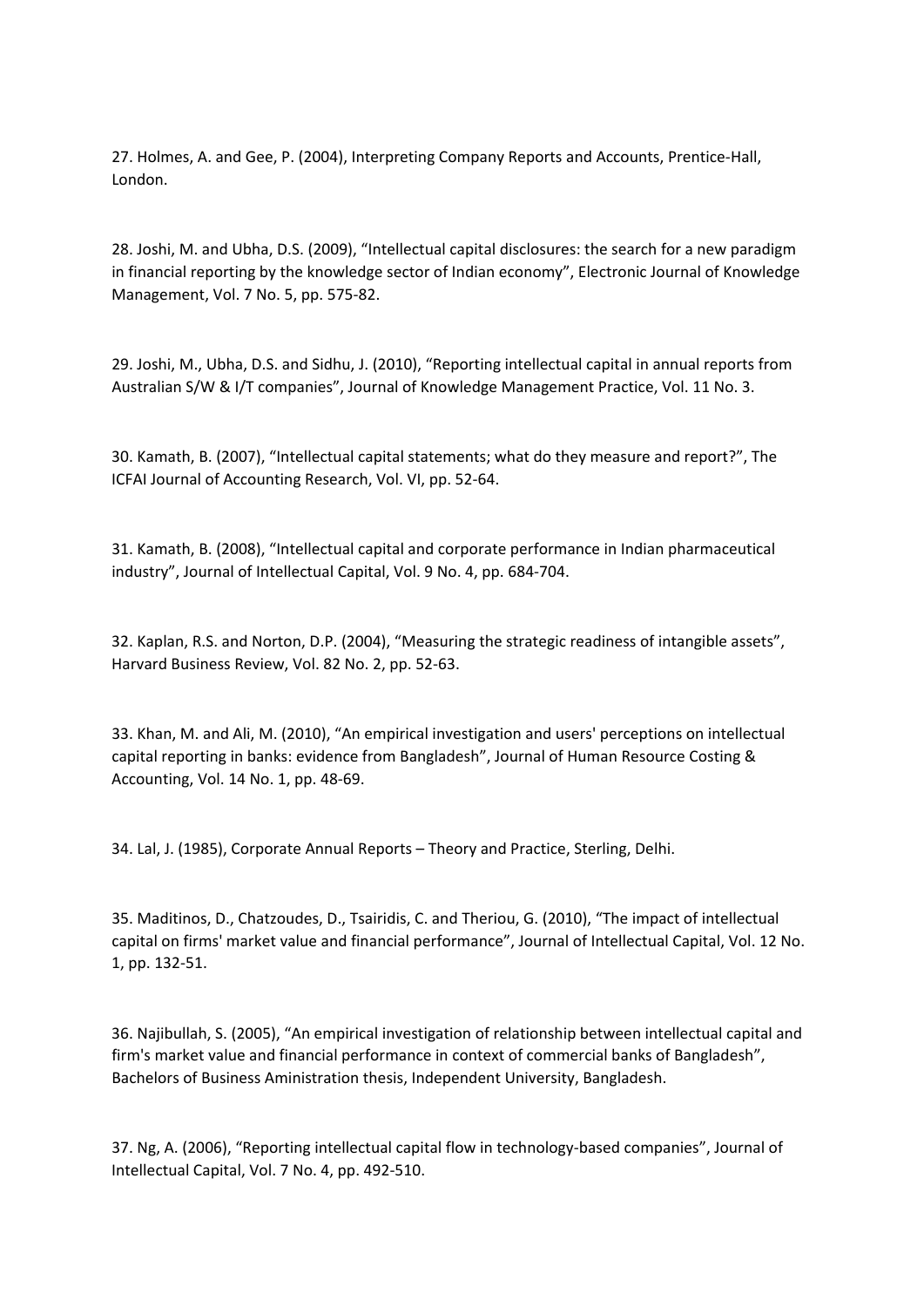38. O'Donnell, L., Kramar, R. and Dyball, C. (2009), "Human capital reporting: should it be industry specific?", Asia Pacific Journal of Human Resources, Vol. 47 No. 3, pp. 358‐73.

39. OECD (1999), International Symposium Measuring Reporting Intellectual Capital: Experience, Issues, and Prospects, OECD, Amsterdam.

40. Oliveras, E., Gowthorpe, C., Kasperskaya, Y. and Perramon, J. (2008), "Reporting intellectual capital in Spain", Corporate Communications: An International Journal, Vol. 13 No. 2, pp. 168‐81.

41. Pablos, P. (2003), "Intellectual capital reporting in Spain: a comparative view", Journal of Intellectual Capital, Vol. 4 No. 1, pp. 61‐81.

42. Pablos, P. (2005), "Intellectual capital reports in India: lessons from a case study", Journal of Intellectual Capital, Vol. 6 No. 1, pp. 141‐9.

43. Olsson, B. (2001), "Annual reporting practices: information about human resources in corporate annual reports in major Swedish companies", Journal of Human Resource Costing and Accounting, Vol. 6 No. 1, pp. 39‐52.

44. Oppenheim, C., Stenson, J.A. and Wilson, R. (2003), "Studies on information as an asset I: background", Journal of Information Science, Vol. 29 No. 3, pp. 159‐66.

45. Petrash, G. (1996), "Dow's journey to a knowledge value management culture", European Management Journal, Vol. 1 No. 4, pp. 365‐73.

46. Petty, R. and Guthrie, J. (2000), "Intellectual capital literature review – measurement, reporting and management", Journal of Intellectual Capital, Vol. 1 No. 2, pp. 155‐76.

47. Petty, R., Ricceri, F. and Guthrie, J. (2008), "Intellectual capital: a user's perspective", Management Research News, Vol. 31 No. 6, pp. 434‐47.

48. Strategic Direction (2008), "Pharma's global karma, focus on Novartis, Pfizer and Ranbaxy", Vol. 22 No. 1, pp. 5‐8.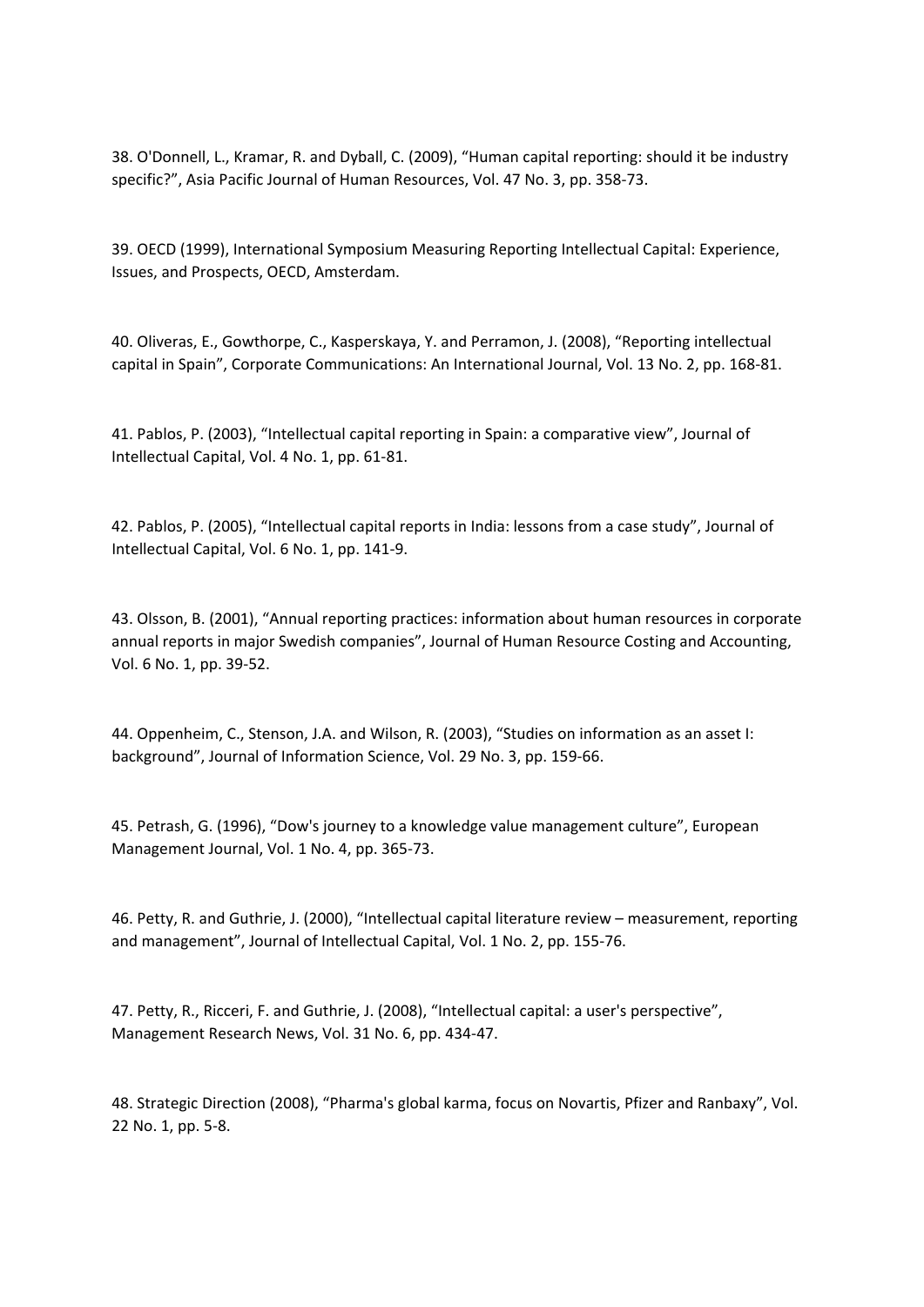49. Roos, L., Edvinssons, L. and Dragonetti, L. (1997), Intellectual Capital: Navigating in the New Business Landscape, Macmillan, London.

50. Rumelt, R. (1991), "How much does industry matter?", Strategic Management Journal, Vol. 12 No. 3, pp. 167‐85.

51. Sakalaki, M. and Kazi, S. (2007), "How much is information worth? Willingness to pay for expert and non-expert informational goods compared to material goods in lay economic thinking", Journal of Information Science, Vol. 33 No. 3, pp. 315‐25.

52. Schneider, A. and Samkin, G. (2008), "Intellectual capital reporting by the New Zealand local government sector", Journal of Intellectual Capital, Vol. 9 No. 3, pp. 456‐86.

53. Striukova, L., Unerman, J. and Guthrie, J. (2008), "Corporate reporting of intellectual capital: evidence from UK companies", The British Accounting Review, Vol. 40 No. 4, pp. 297‐313.

54. Stuart, R. (1996), "An opportunity and a call for builders of intellectual capital", The Management Accounting Magazine, Vol. 70 No. 7, pp. 3‐4.

55. Sveiby, K. (1997), The New Organizational Wealth: Managing and Measuring Knowledge Based Assets, Berrett Koehler, San Francisco, CA.

56. Swart, J. (2006), "Intellectual capital: disentangling an enigmatic concept", Journal of Intellectual Capital, Vol. 7 No. 2, pp. 136‐59.

57. Ulrich, D. (1999), "Measuring human resources: an overview of practice and a prescription for results", in Schuler, R.S. and Jackson, S.E. (Eds), Strategic Human Resource Management, Blackwell Business, Oxford, pp. 462‐82.

58. Whiting, R. and Miller, J. (2008), "Voluntary disclosure of intellectual capital in New Zealand annual reports and the hidden value", Journal of Human Resource Costing & Accounting, Vol. 12 No. 1, pp. 26‐50.

59. Wiig, K. (1997), "Integrating intellectual capital and knowledge management", Long Range Planning, Vol. 30 No. 3, pp. 399‐405.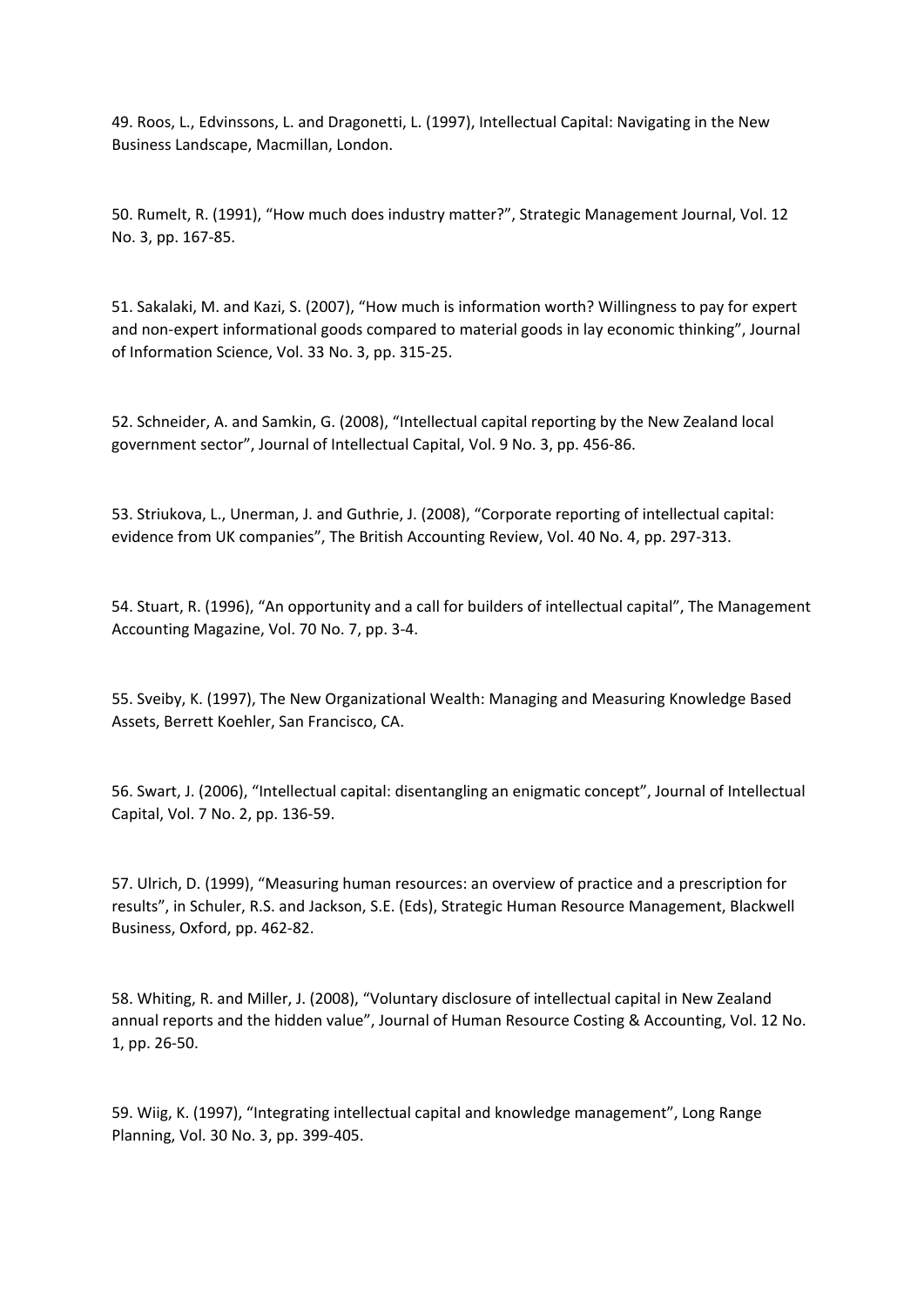60. Willams, S. (2001), "Is intellectual capital performance and disclosures practices related", Journal of Intellectual Capital, Vol. 2 No. 3, pp. 192‐203.

61. Yi, A. and Davey, H. (2010), "Intellectual capital disclosure in Chinese (mainland) companies", Journal of Intellectual Capital, Vol. 11 No. 3, pp. 326‐47.

### Further Reading

1. Brennan, N. (2001), "Reporting intellectual capital in annual reports: evidence from Ireland", Accounting, Auditing & Accountability Journal, Vol. 14 No. 4, pp. 423‐36.

2. Kamath, B. (2008), "Intellectual capital disclosure in India: content analysis of 'teck' firms", Journal of Human Resource Costing and Accounting, Vol. 12 No. 3, pp. 213‐24.

3. Lynn, B. (1998), "Intellectual capital", CMA Management, Vol. 72 No. 1, pp. 10‐15.

4. Sveiby, E. (1997), The New Organizational Wealth: Managing and Measurement Knowledge Based Assets, Berret Koehler, San Francisco, CA.

#### **Appendix 1. List of sample companies**

- 1. Abbott India Ltd.
- 2. Alembic Limited Ltd.
- 3. Aurobindo Pharma Ltd.
- 4. Aventis Pharma Ltd.
- 5. Biocon Ltd.
- 6. Zydus Cadila Ltd.
- 7. Cipla Ltd.
- 8. Divi's Laboratories Ltd.
- 9. Dr Reddy Laboratories Ltd.
- 10. GlaxoSmithKline Pharmaceuticals Ltd.
- 11. IPCA Laboratories Ltd.
- 12. Lupin Pharmaceuticals Ltd.
- 13. Panacea Biotec Ltd.
- 14. Orchid Chemicals Ltd.
- 15. Pfizer Ltd.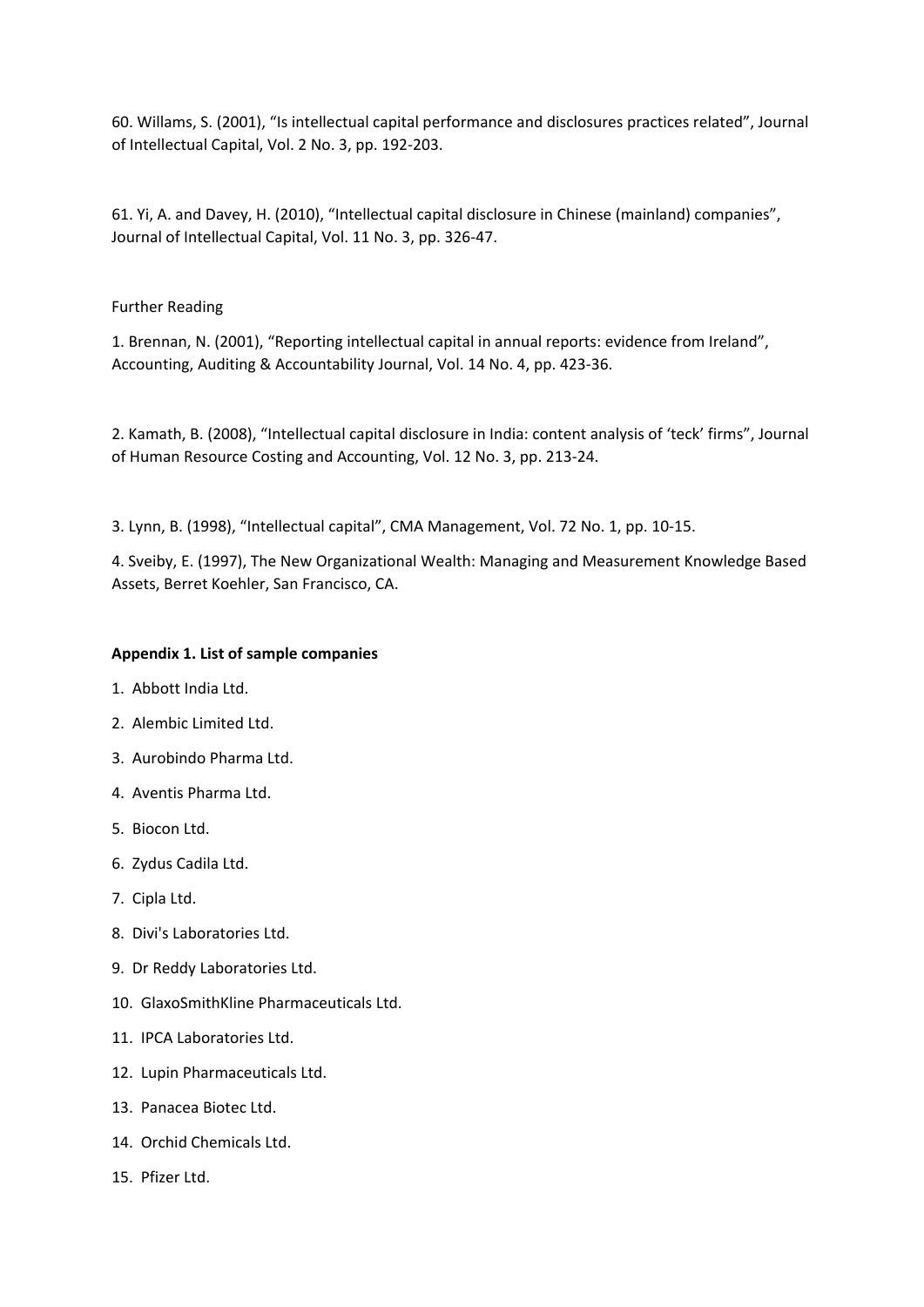- 16. Piramal Health Ltd.
- 17. Ranbaxy Laboratories Ltd.
- 18. Sun Pharmaceutical Industries Ltd.
- 19. Torrent Pharmaceuticals Ltd.
- 20. Wockhardt Ltd.

#### **Annexure 2. Elements of intangible asset monitor**

Internal: organizational capital

- (1) Patents.
- (2) Copyrights.
- (3) Trademarks.
- (4) Management philosophy.
- (5) Corporate culture.
- (6) Management processes.
- (7) Information systems.
- (8) Networking systems.
- (9) Financial relations.
- External: customer (relational) capital
- (10) Customers.
- (11) Brands.
- (12) Customer loyalty.
- (13) Company names.
- (14) Distribution channels.
- (15) Business collaborations.
- (16) Licensing agreements.
- (17) Favorable contracts.
- (18) Franchising agreements.
- Employee competence: human capital
- (19) Knowhow.
- (20) Education.
- (21) Vocational qualification.
- (22) Work‐related knowledge.